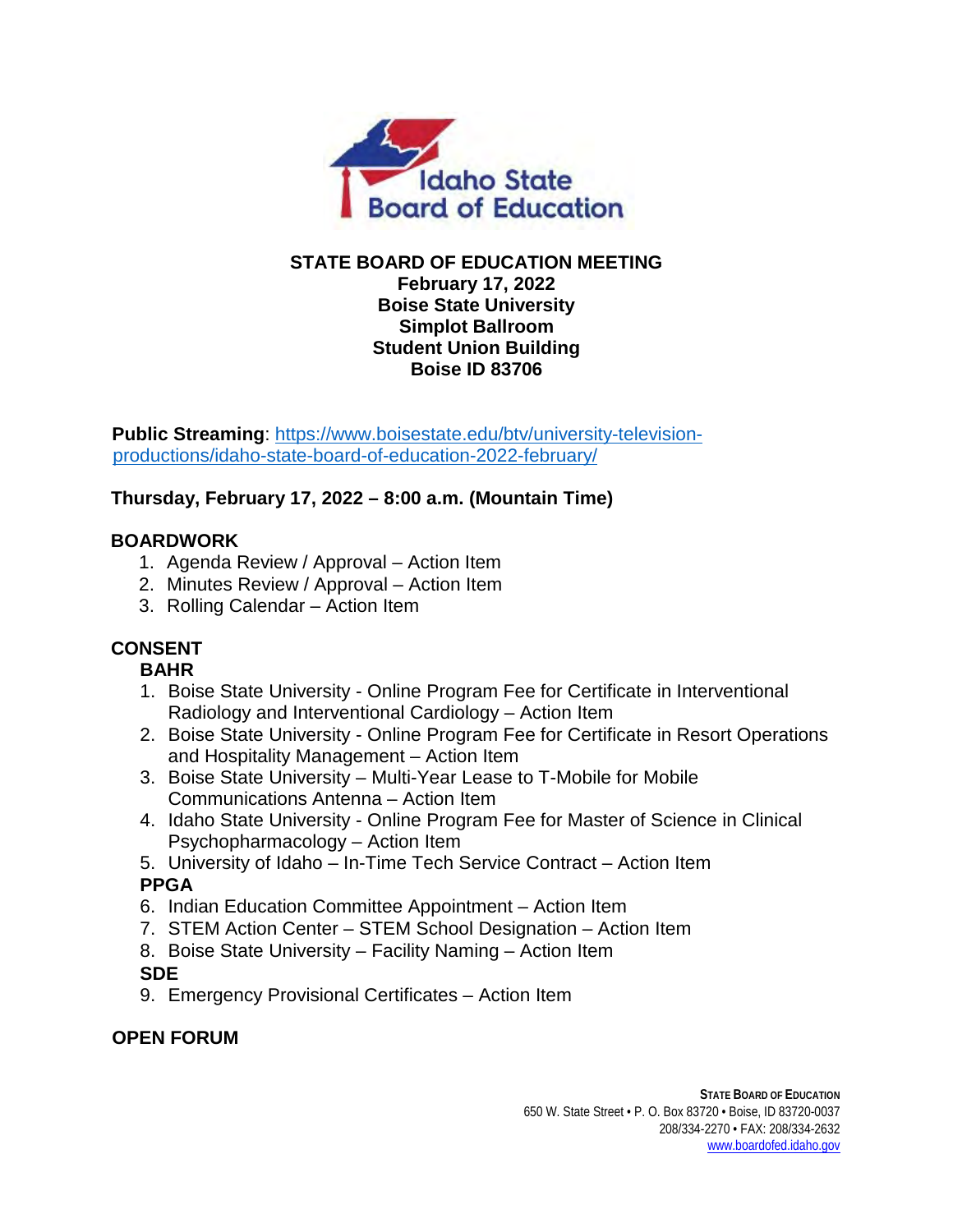#### **WORK SESSION**

#### **Planning, Policy and Government Affairs**

1. Financial Literacy

### **PLANNING, POLICY AND GOVERNMENTAL AFFAIRS**

- 1. Boise State University Annual Report Information Item
- 2. Idaho Division of Career Technical Education Annual Report Information Item
- 3. Idaho Public Charter School Commission Annual Report Information Item
- 4. Legislative Update Action Item
- 5. STEM Action Center Updated Summer Learning After School Network Proposal – Action Item
- 6. Board Policy I.P. Indian Education Committee First Reading Action Item
- 7. Board Policy Bylaws First Reading Action Item
- 8. K-20 Education Strategic Plan Action Item
- 9. Educator Preparation Program Effectiveness Report Action Item
- 10. Temporary Fee Rule Docket 08-0000-2200F Action Item

## **BUSINESS AFFAIRS AND HUMAN RESOURCES**

- 1. Board Policy V.R. Second Reading Action Item
- 2. Idaho State University –Bengal Pharmacy Contract Authority Action Item
- 3. Idaho State University –Multi-Year Employment Agreement Head Football Coach – Action Item
- 4. University of Idaho Performance Evaluation of Staff Employees Policy Amendments – Action Item
- 5. University of Idaho Probation, Promotion, Demotion and Transfer of Classified Employees Policy Amendments – Action Item
- 6. University of Idaho Idaho Center for Plant and Soil Health, Parma Construction Authorization – Action Item

# **INSTRUCTION, RESEARCH AND STUDENT AFFAIRS**

- 1. Board Policy III.B. Academic Freedom and Responsibility and Policy III.P. Students – Second Reading – Action Item
- 2. Board Policy III.G. Postsecondary Program Review and Approval Second Reading – Action Item
- 3. Semi-Annual Report of Approved Program Requests Information Item
- 4. Higher Education Research Council Annual Report for Fiscal Year 2021– Information Item
- 5. Postsecondary Student Experience Survey Report Information Item